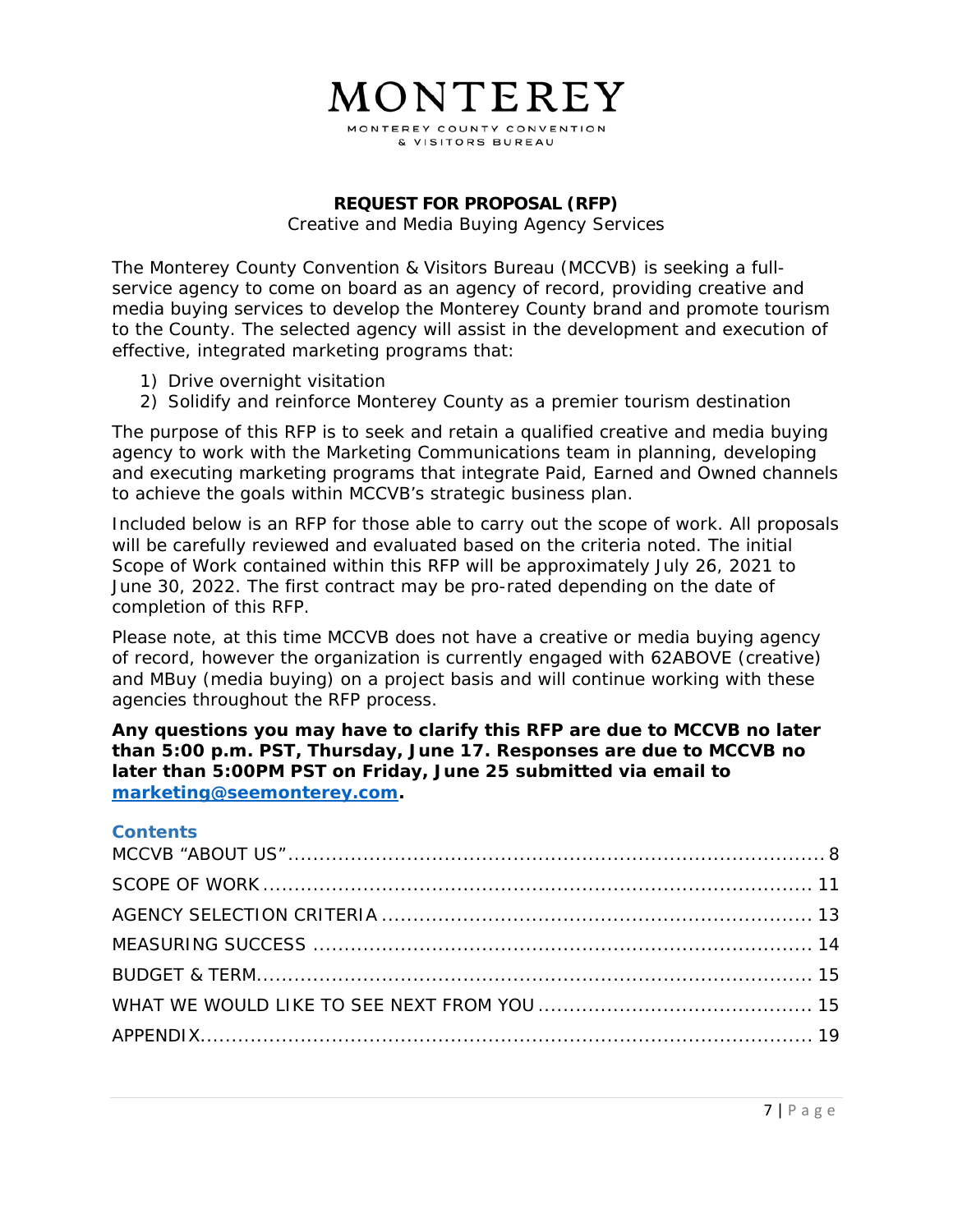# MONTEREY MONTEREY COUNTY CONVENTION

& VISITORS BUREAU

## **MCCVB "ABOUT US"**

MCCVB is the Destination Marketing Organization (DMO) for the County of Monterey, made up of nine jurisdictions and a vibrant local industry that includes hundreds of hotels and resorts, major attractions, renowned wineries and restaurants, and a variety of additional businesses that fuel the tourism economy. The Monterey County region includes the Monterey Peninsula, Big Sur, North County, South County and the Salinas Valley. Monterey County boasts major tourism attractions and resorts such as the Monterey Bay Aquarium, Cannery Row and Pebble Beach Resorts. The county offers hundreds of other diverse and engaging tourism offerings and events, as well as one of the most famous roadways in the world – Highway 1. For a full review of all Monterey County has to offer visit our website at SeeMonterey.com.

MCCVB oversees the production of a variety of marketing activities that may include television and online advertising, content marketing to include website, social media, content series, collateral and maps, cooperative programs and public relations programs – all designed to promote Monterey County to consumers, meeting/group planners, media, and the travel trade industry.

#### **The current MCCVB business plan can be viewed here.**

#### Brand Positioning + Personality

Monterey County is located on the stunning central coast in California. The Monterey County destination brand is based on the idea of "invigorating the soul." The experience is so inspiring and life enriching that our taglines encourage making the most of every moment: "*Grab Life by the Moments*" and for group travel, "*Inspired Moments in Meetings*." Note: we are not looking to re-brand at this time, however we are looking for an agency partner to start working with now that can lead us through a rebrand in the next few years as part of a larger organizational transformation.

We used consumer research to derive the destination brand as "Monterey," (consumers recognize the geographic area as "Monterey" + find the name to be highly inspirational) an umbrella identity. The brand marketing program involves and promotes the Monterey County product from Seaside to Soledad, Moss Landing to Big Sur, Carmel-by-the-Sea to Pebble Beach and each and every life-enriching moment within. A key challenge is ensuring travelers connect this array of amazing places with the brand name "Monterey".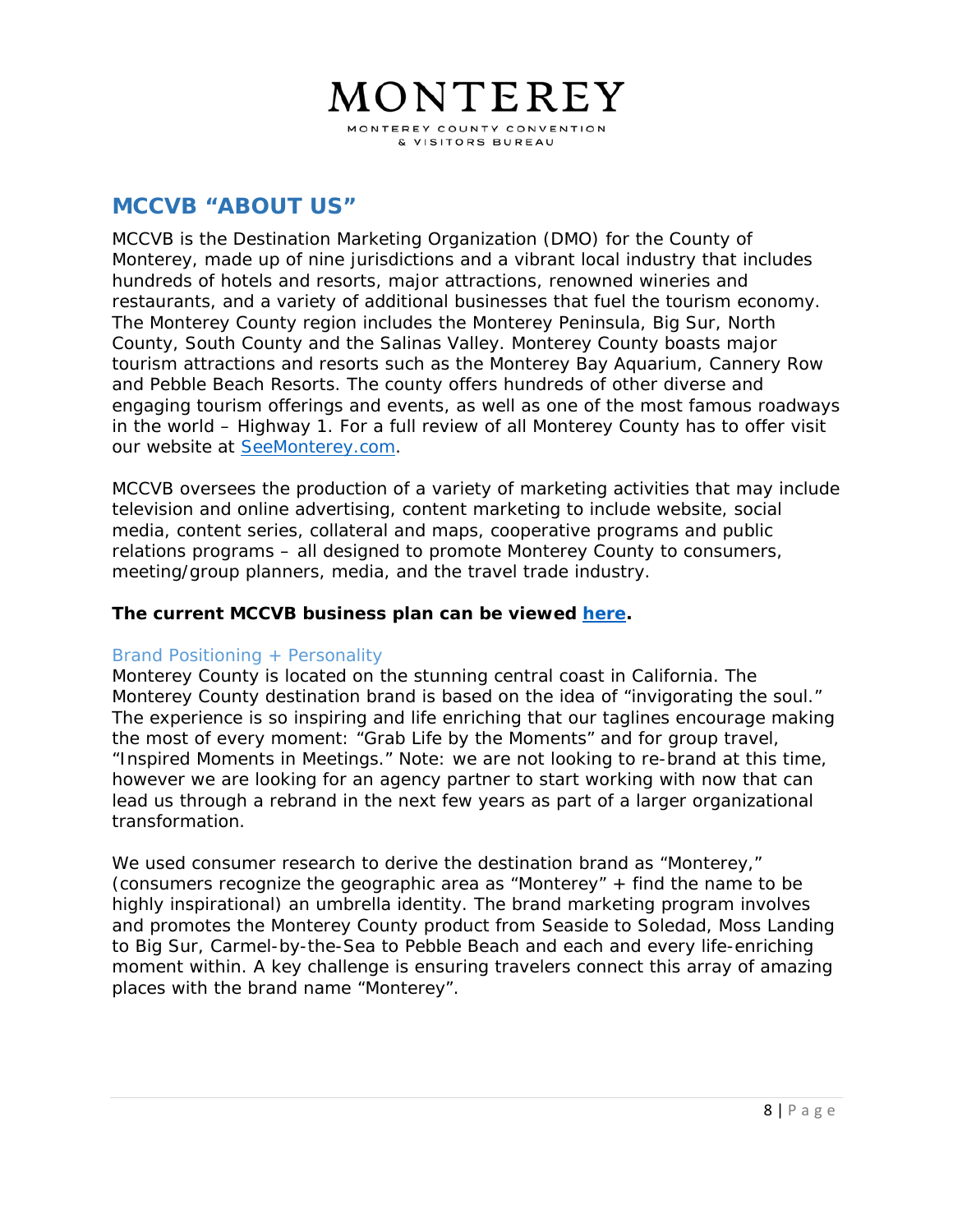#### Target Markets + Audience

The MCCVB focuses on three audience groups – the primary focus for the agency is domestic leisure and group, with possibility of growing the program internationally as travel returns.

- 1. Leisure travelers are broken into three regional categories:
	- o Drive Markets: San Francisco Bay Area, California's Central Valley, Los Angeles and Southern California – this group makes up 90% of visitors to Monterey County.
	- o Regional Markets: Washington, Oregon, Arizona, Colorado, Nevada and Texas.
	- o Long-haul/National Markets: Midwest, including Chicago and East Coast including New York, Boston.
	- o The Monterey Regional Airport (MRY) has non-stop flights from Portland, Seattle, San Diego, Phoenix, Denver, Dallas, Las Vegas, Los Angeles, Orange County and San Francisco. Major international airports nearby include SFO, OAK and SJC – all within a 1.5 to 2 hour drive.
- 2. Group business is broken down by group type/industry and region:
	- o Group type/industry: corporate and incentive groups, meeting and conference planners, state and regional associations.
	- o Region: similar to leisure markets with direct sales efforts in Northern California, Southern California, Washington, Oregon, Arizona and Nevada, with a sale persons focused on the Midwest and Northeast to be added.
	- o The Monterey Conference Center is a central driver for larger group business in Monterey County that creates compression and pushes business throughout the county.
- 3. International targets from key markets:
	- o FITs (free independent travelers)
	- o Travel trade and tour operators
	- o Countries that are anticipated to make quick returns to international travel, including Mexico, UK, Canada, and possibly China, Australia and Western Europe.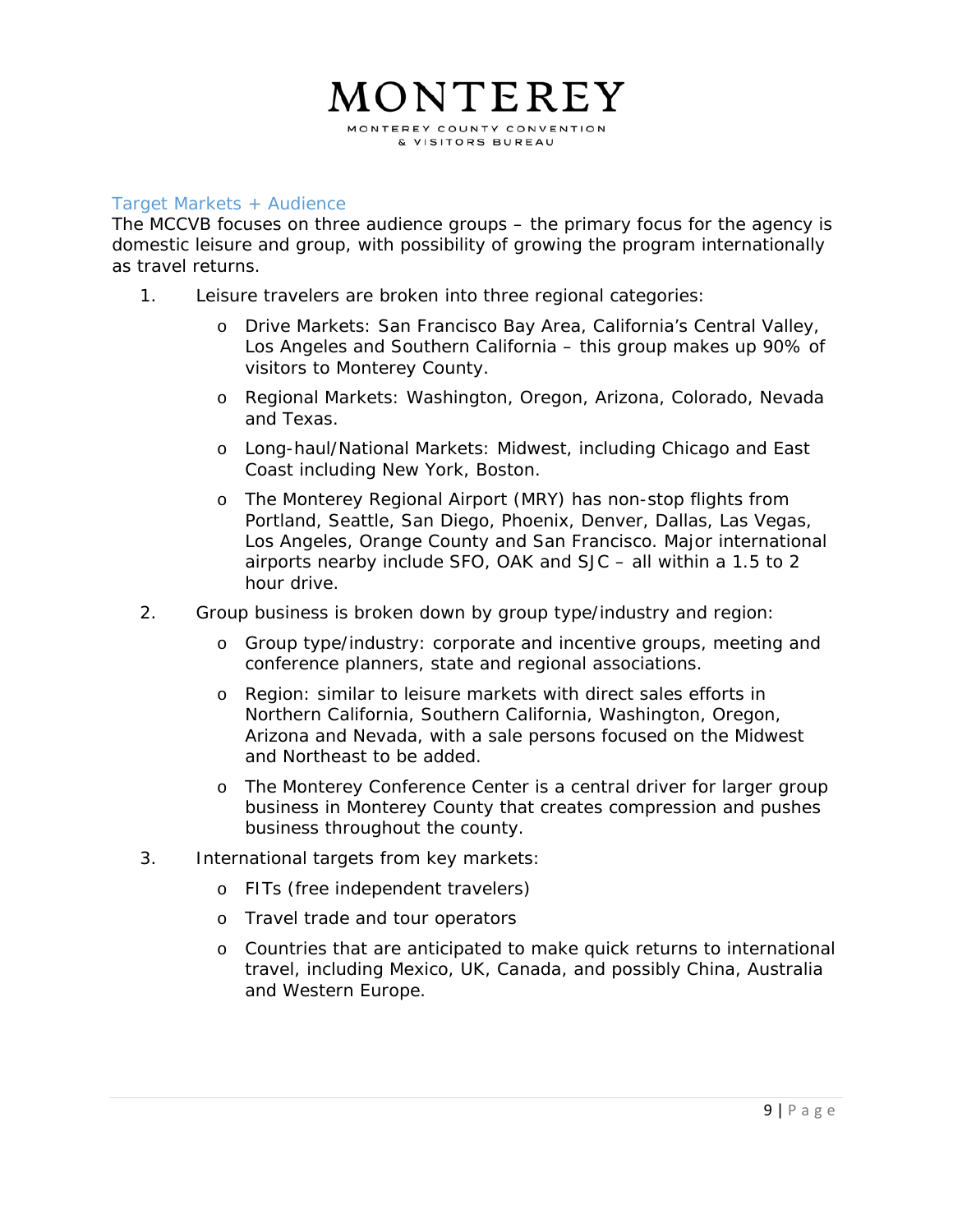#### Our Team

Though our entire Marketing Communications team works collaboratively to achieve common goals, the selected agency's primary points of contact will be our Director of Marketing Communications and Marketing Manager, with support from the Digital Marketing Specialist and Group Marketing Coordinator. The agencies may also interact with the Public Relations Manager and VP of Business Development for certain projects. Team structure is outlined below, with positions in green to be filled shortly.



MCCVB is committed to diversity, equity and inclusion, striving to ensure that all members of the organization, current and future, feel welcome and have an equal opportunity to connect, belong, and grow. It is expected that any agencies MCCVB works with hold the same values and commitment within their own organizations.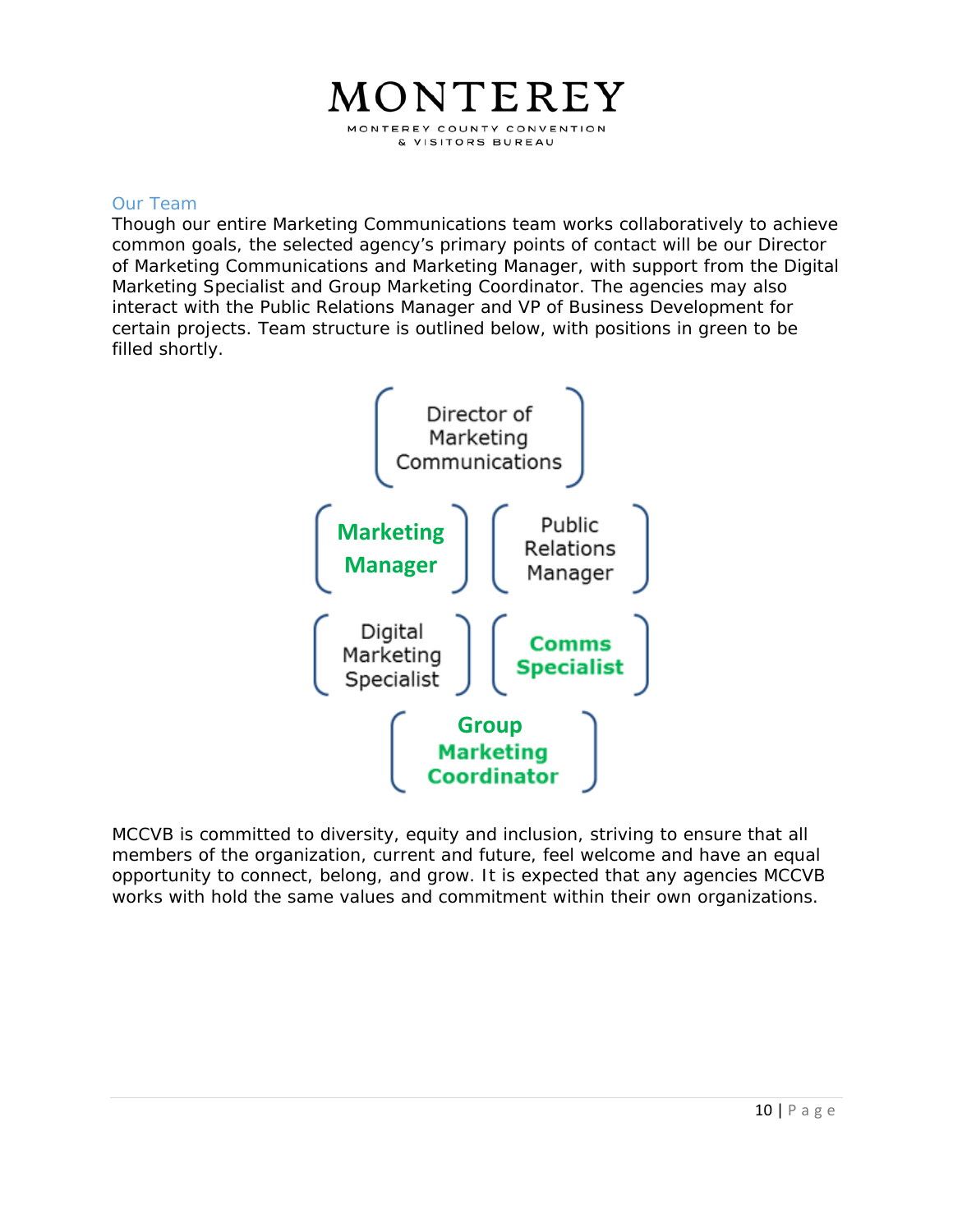

## **SCOPE OF WORK**

The Marketing Communications team manages a number of responsibilities including (but not limited to):

- Setting marketing strategy that supports organizational strategy and goals
- Managing budgets
- Integrating all aspects of marketing communication including advertising, digital, PR, branded content, social media, group sales, sponsorships, etc.
- Liaising with Monterey County tourism stakeholders including board leadership, committees and other stakeholders
- Guiding marketing activities designed to showcase Monterey County's wide range of tourism experiences
- Targeting local, regional, national, niche and industry market segments
- Tracking and reporting out on measurable outcomes from marketing communication activities

Agency teams will be required to collaborate to form strategic recommendations and efficiently execute MCCVB's marketing program, including research and information sharing, planning, optimization, analytics and reporting. MCCVB is seeking not simply an "ad agency", but a long-term partner that will be integral in these efforts and share a dedication to success.

#### **The general Scope of Work includes the following:**

**Strategy:** Working closely with our team, collaborate on strategy to develop, execute, and track results against an annual marketing plan that supports the strategies set forth by MCCVB. Includes strategic direction, creative strategy, brand development and stewardship, media plan, and cooperative plan.

**Creative & Production:** Develop a holistic approach to brand advertising including concepting creative materials and campaign elements. Produce creative, provide strong yet attainable recommendations for consideration, and manage the process of working with subcontractors as needed. Bring to final form the approved advertising materials to run/air on behalf of MCCVB.

Creative materials may include but are not limited to:

- print advertising
- broadcast (TV/CTV, radio, video) assets
- digital banners
- signage, collateral, sales materials, etc.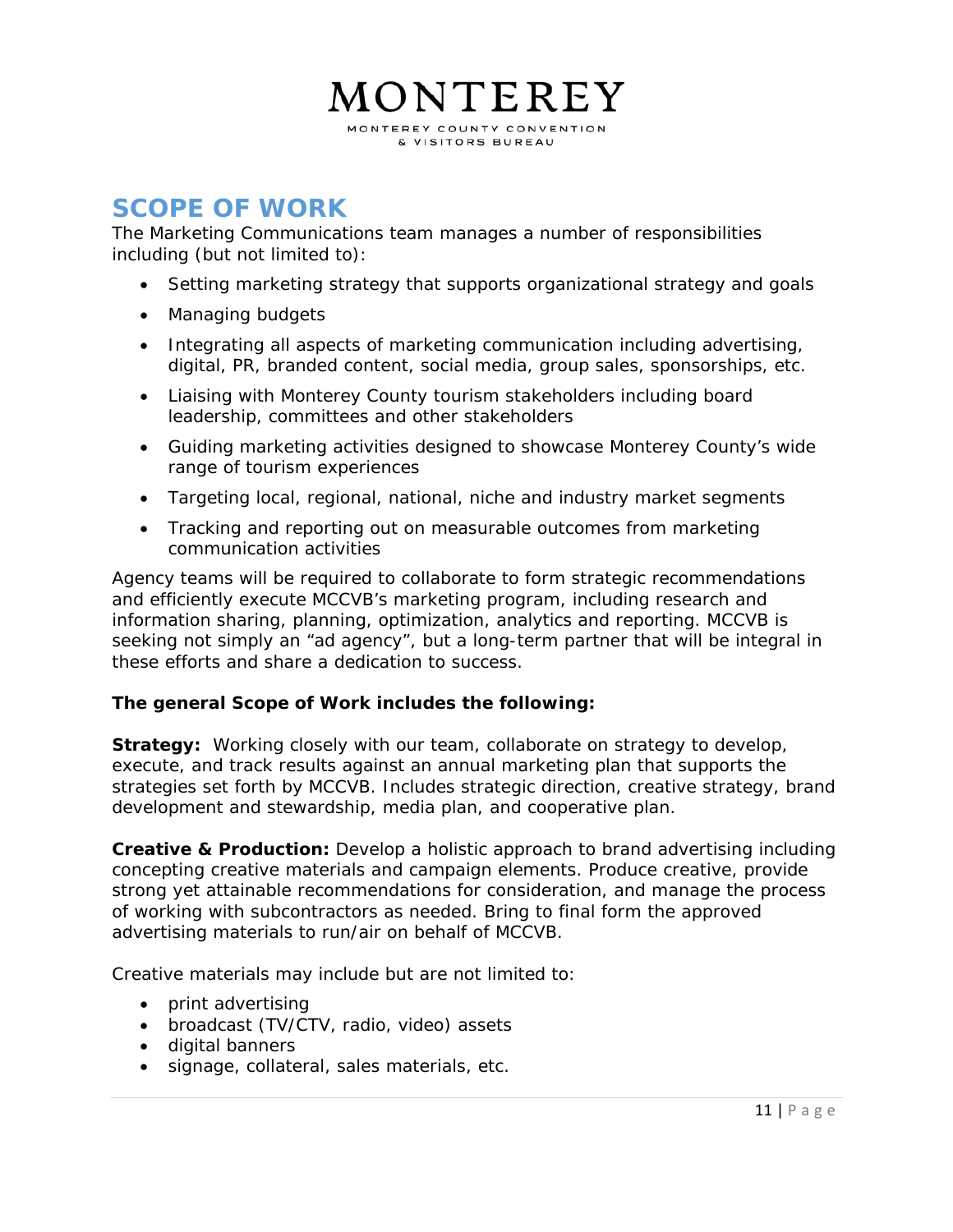MONTEREY

MONTEREY COUNTY CONVENTION & VISITORS BUREAU

In doing so, the agency will adhere to the existing MCCVB Brand Standards & Style guide.

**Content Planning:** Work with MCCVB to develop a comprehensive, integrated content marketing plan that leverages market intelligence to shape strategy and includes goals specific to the agency's scope; defined target markets, audiences and opportunities; strategies/tactics to achieve success; specific action steps that guide and track workload; and measurable outcomes.

**Media Planning & Buying:** Develop and prepare media plans for each target market, primarily leisure and group, possibly some international. Utilize research and market insights to develop strategic recommendations for budget allocation, market prioritization, and channel mix. Leverage paid media partnerships and placements as a means to effectively distribute and amplify owned and earned content. Provide MCCVB with insights on emerging trends and new media to continually evolve and reach the target audience.

Execute offline and online media plans with strategic and cost effective planning, buying and audits. Execution includes placement, optimization, cancellations, auditing, payment to vendors, and billing.

Work with the MCCVB to develop cooperative marketing programs to amplify the efforts of our members and stakeholder businesses and support MCCVB's overarching objectives.

**Reporting & Analytics:** Regular monthly reporting on campaign and brand continuity program performance utilizing expertise, agency tools, data, partnerships, and other resources to manage program efficiency and performance. End of campaign wrap up reports, including screenshots of all assets, dashboard of goal performance and executive summary of key takeaways that include qualitative and quantitative results mapping to larger objectives.

Continue to look for ways to evolve measurement and reporting to show the bigger picture and communicate value to MCCVB stakeholders.

**Research:** Participate as needed in customer insight, creative testing and segmentation research. Provide data, creative assets and/or insights as requested for MCCVB Market Intelligence research and reporting. Connect with research partners including SMARI and Destination Analysts as needed.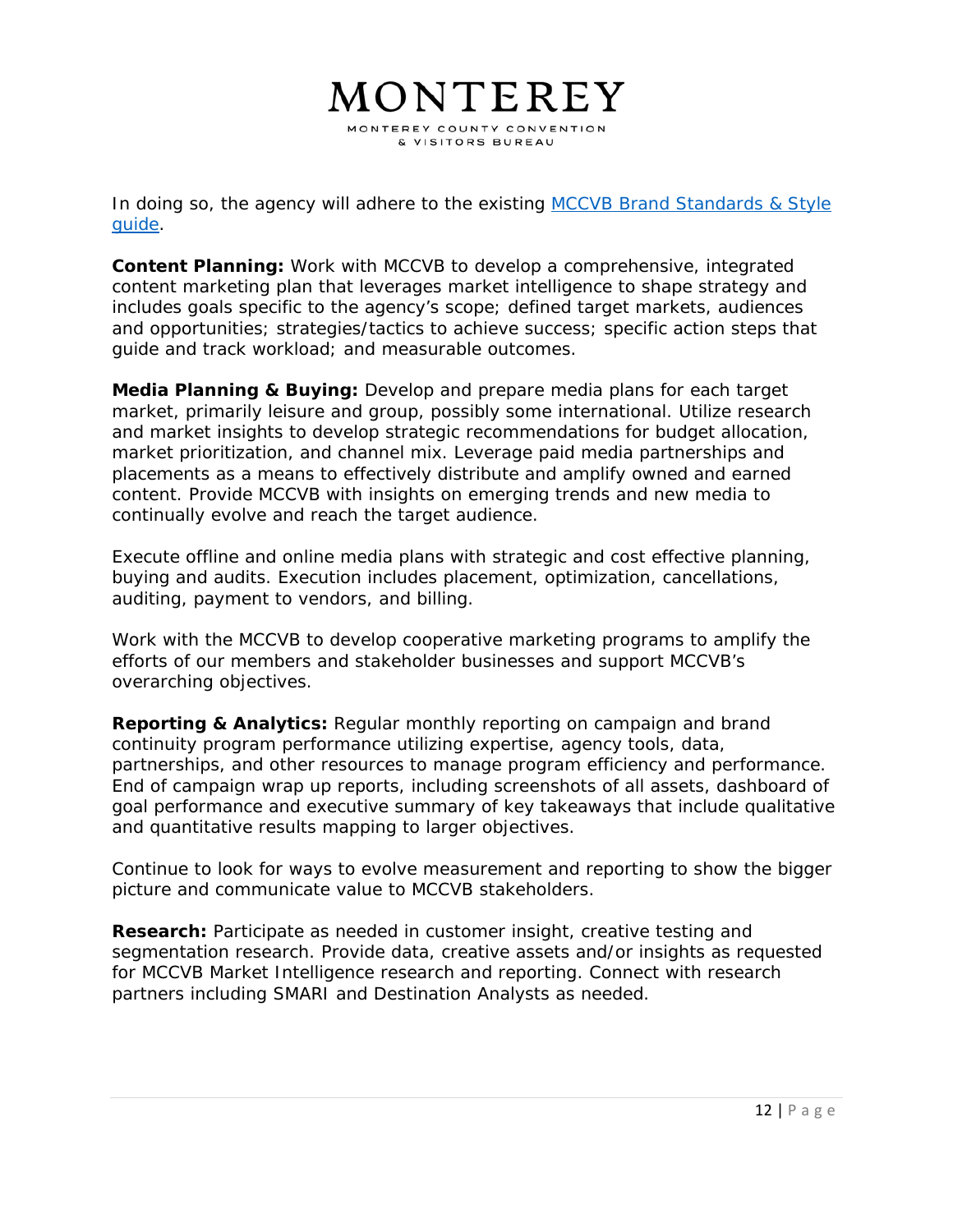**Account Support:** Maintain regular communication on all activities/production development and provide an annual summary of all activities. Attend on-site meetings throughout the duration of the agency relationship as needed, at agency expense.

Provide clear budgets and plans outlining when payment and materials are due for paid insertions prior to placing insertions. Provide year-ahead estimated budget breakout for expected costs upon receiving annual budget at the start of the fiscal year. Agency and client will review and client will approve before work begins.

Collaborate with other agencies supporting MCCVB marketing communication efforts. Currently, the MCCVB maintains contracted agency relationships with:

- Fahlgren Mortine, Public Relations
- Simpleview, SEO and Digital Development

*It is also requested that agencies have bandwidth to take on special or out-of-scope projects, to be discussed and agreed upon on a case-by-case basis.* 

## **AGENCY SELECTION CRITERIA**

#### **Agency selection will be based on the following criteria:**

- Track record in building uncommonly successful, or out-of-the-box content marketing campaigns with measurable ROI
- Ability to deliver exceptional and innovative integrated work while strictly adhering to ROI/KPI metrics
- Highly creative and enthusiastic people across all parts of the agency (even accounting) and cultural fit with MCCVB team
- Familiarity with MCCVB brand and Monterey County product and how this knowledge is integrated into the proposal
- Experience in the travel trade/tourism/hospitality industry, associations and not-for-profit organizations, and/or group sales/meetings advertising
- Capabilities in goal setting, strategic planning, client/agency communication and measurable outcomes with proven ability to turn research and insights into innovative messaging
- Ability to integrate owned media content and public relations efforts
- Budget management, experience delivering cost-effective solutions and ability to negotiate favorable media rates
- Turnkey administrative and account support, from strategic level planning to concise day-to-day communication to timely billing that aligns with budget plans provided by the MCCVB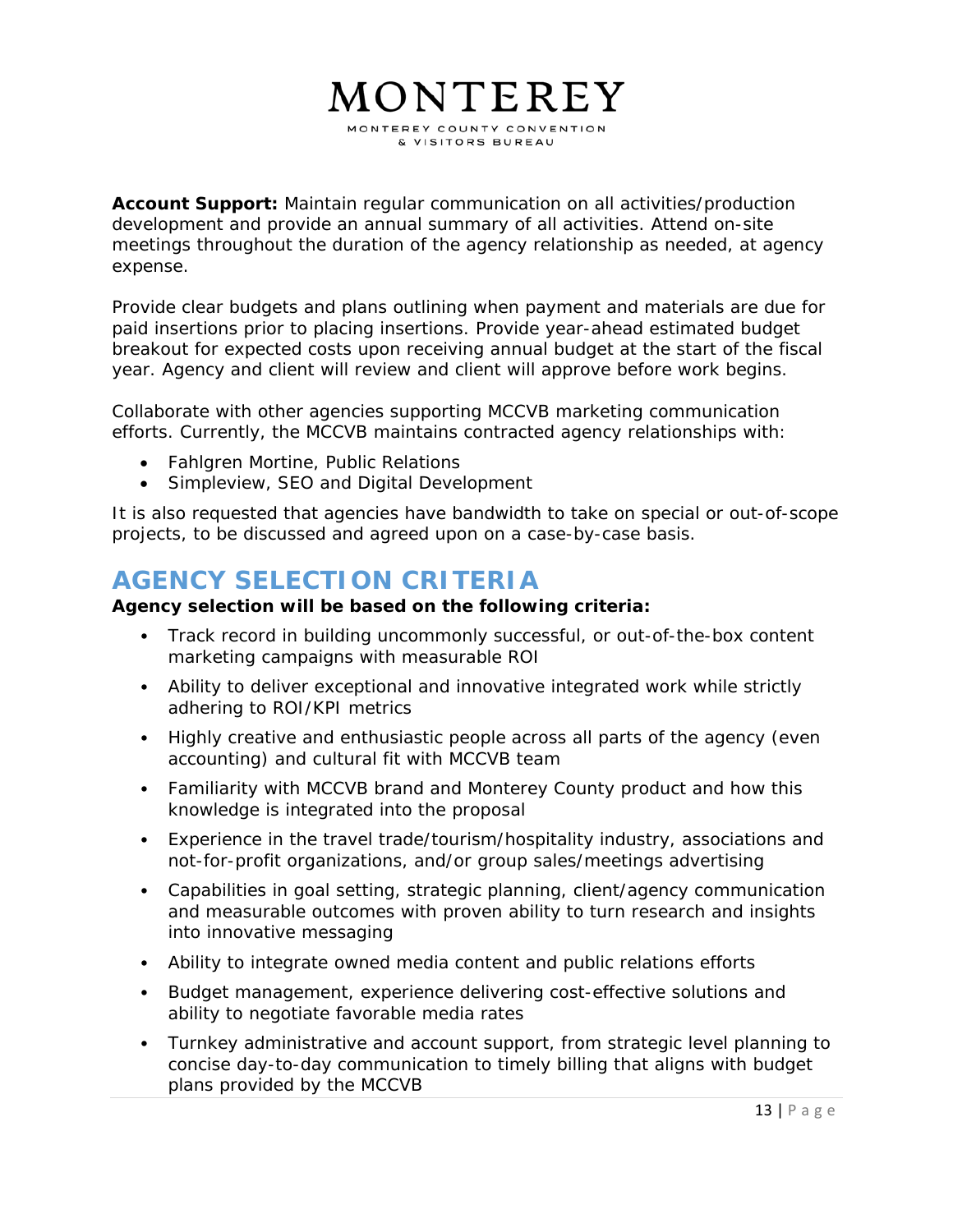- Experience with international markets (as a plus, not a requirement)
- Level of experience of agency personnel who will take active, day-to-day responsibility for this account and adapt to customer needs
- Proximity to Monterey County and availability to meet with the MCCVB team in market
- Fee/Cost proposal that is reasonable and appropriate for the SOW, providing maximum services in relation to fees charged

## **MEASURING SUCCESS**

The #1 goal for MCCVB is increasing overnight visits. The marketing communications team's overarching goal is to increase intent to visit, as measured by our research partner SMARI. In addition to this goal, the team has a set of strategic and tactical metrics to measure success, which are tracked monthly.

- 1. **Web Visits:** increasing website visits has been and will remain a key metric. While overall focus is to increase numbers (quantitative), qualitative considerations are also important. The goal is to increase the overall number of unique visits and ensure the right traffic.
- 2. **Partner Handoffs:** while attracting traffic to the MCCVB site is important, just as important is moving users down the funnel and sending them directly to stakeholder and business sites to book, reserve, buy, etc. This metric allows MCCVB to show value by bringing customers directly to stakeholders' digital door.
- 3. **Website RFP Submissions:** a key metric for group business, meetings, and conferences in support of the Business Development team, showing group marketing efforts are driving qualified and interested users to the site.
- 4. **Social Engagement**: MCCVB considers a like, share, comment or video play on any of MCCVB's social platforms an engagement. With engagement rates typically above industry average, this is a valuable metric showing success in both paid and owned efforts.

Additional metrics may be added to show success in different and specific ways. The agency should be prepared to work with MCCVB to find ways to effectively communicate metrics and results to the board and stakeholders.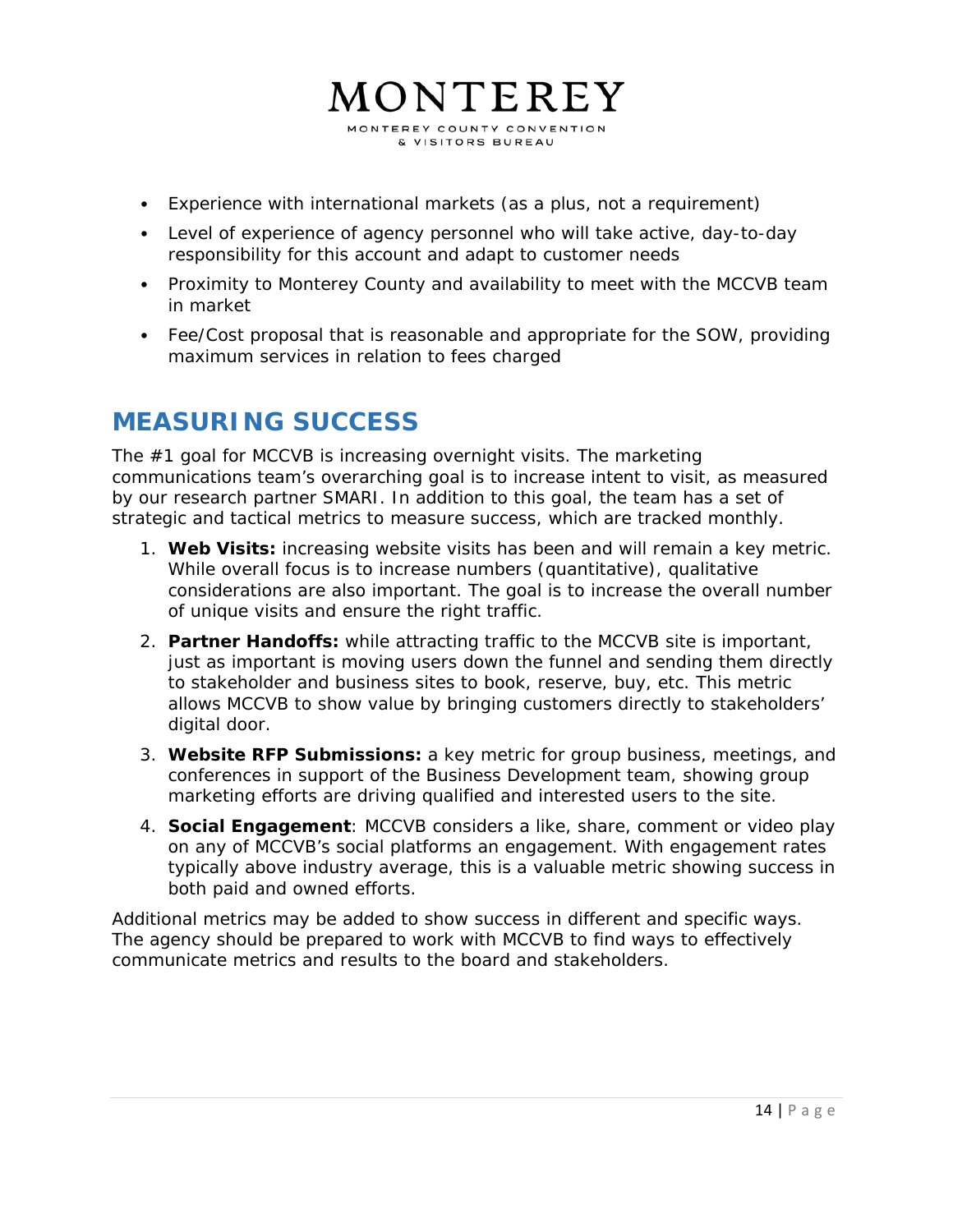# MONTEREY MONTEREY COUNTY CONVENTION

& VISITORS BUREAU

## **BUDGET & TERM**

Proposed monthly agency fees should include work as identified in the scope above – with the exception of media and production hard costs – in the range of \$18,000- \$20,000 per month. Within MCCVB's annual media budget, there are allocations for leisure, group, luxury and international markets, as well as different budget amounts for traditional and digital media. The full media budget for the year is available upon request.

MCCVB will consider proposals that demonstrate the ability to fulfill the requirements of this RFP within this range. Please outline specific budget considerations for fee, production, expenses, etc.

The term of the agreement with the selected agency will commence on or around July 26, 2021 and extend to June 30, 2022. The term may be extended in one year increments for a total of 2 years (thru June 30, 2024) based on an annual review of accomplishment and subject to approval by MCCVB CEO. Each annual review will allow for consideration of adjustments in agency scope and fees. MCCVB reserves the right to cancel contracted services for any reason with 60-day written notice.

# **PROPOSAL STRUCTURE AND REQUIREMENTS**

#### **Please include the following sections and items within your proposal, with clarity and brevity in mind.**

- 1. Company background and how your agency differentiates itself
- 2. Company leadership and day-to-day account staff
- 3. Initial ideas that demonstrate how your agency's experience and capabilities can address the following areas of opportunity:
	- **Responsible Travel:** The notion of "over tourism" continues to be of concerns for many destinations, especially as the world comes out of the pandemic. Discuss how your agency would integrate responsible and sustainable travel messaging into a marketing plan, and how it would support MCCVB's mission to grow Monterey County tourism while balancing quality of life for our residents and natural environment.
	- **Meetings and events:** Monterey County is an inspiring destination for meetings, conferences and incentive travel. The return of the group business segment will play a very important role in Monterey County's tourism and economic recovery. How can your agency help us reach this critical segment to drive and grow group/meeting business?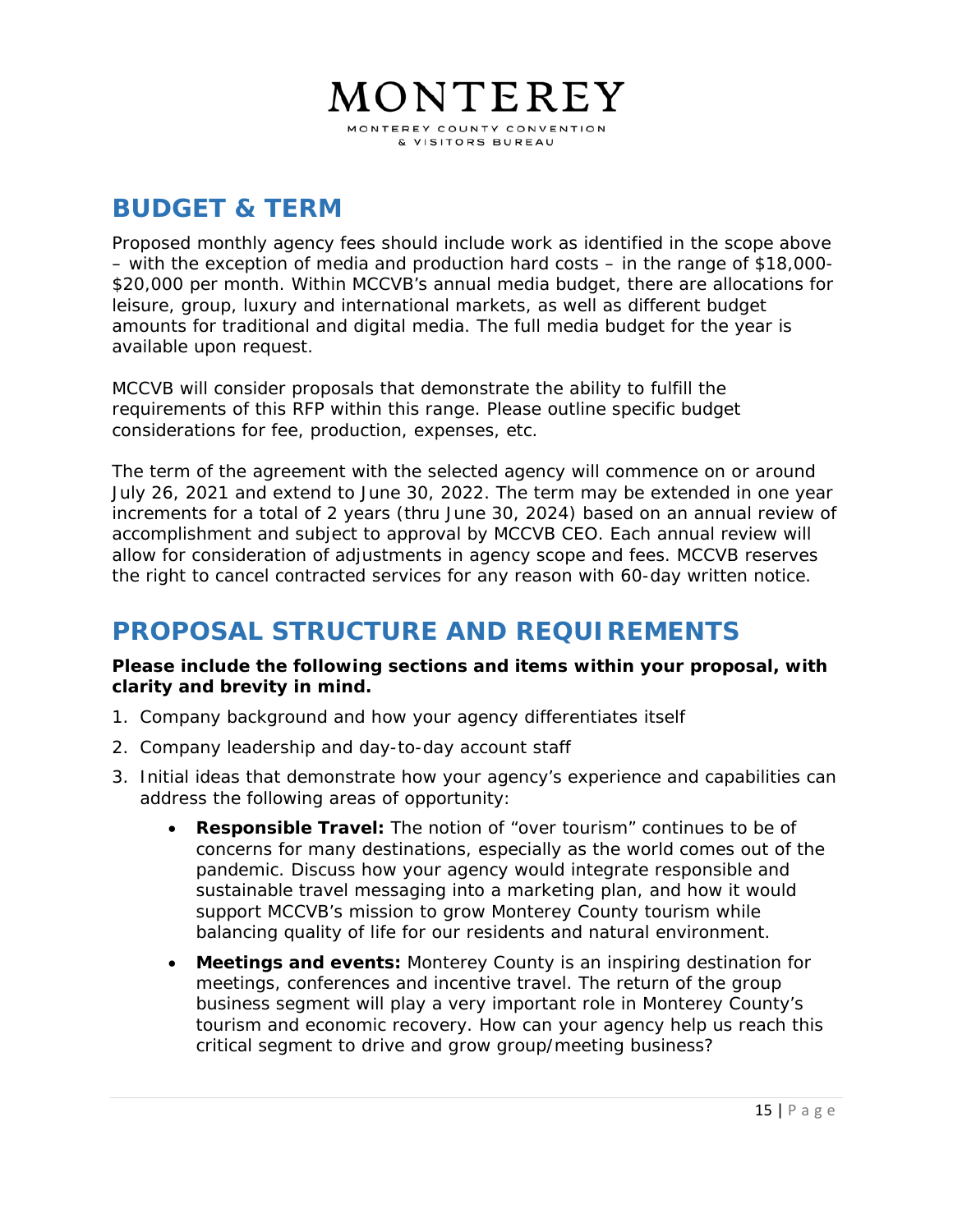# MONTEREY

MONTEREY COUNTY CONVENTION & VISITORS BUREAU

- **Always-on vs. campaign programming:** High season in Monterey County is generally June – August, shoulder seasons are April/May and September/October and off-season typically November – March. How can your agency help promote our destination and push visitation during these different times? Describe how your agency would approach an annual paid media program that balances campaign heavy periods, shoulder seasons and always-on programming.
- **Owned media strategy:** While the execution of MCCVB's owned programming is done in-house, how would your agency help take our website, blog and social content strategy to the next level and integrate paid and owned media programs? How can you work with our PR agency to include earned media in the mix as well?
- **Solidifying the brand:** Monterey County is a world-class destination. How would your agency help to communicate and solidify the Monterey County brand as a premier travel destination?
- 4. Account management procedures and how your agency balances strategic and tactical duties, including who will provide strategic leadership and who the main point of contact will be
- 5. Your agency's billing and reconciliation processes and amount of annual company billings
- 6. Current client list, including identifying any that might pose a conflict of interest with MCCVB
- 7. Three client references that your agency has worked with on similar programs with the expectation that MCCVB will contact – agencies understand that by providing references they are giving MCCVB permission to contact.

## **SUBMISSIONS**

**All proposals should be submitted in a PDF format to marketing@SeeMonterey.com. Proposals must be received via email by 5:00 p.m. PST on Friday, June 25.** Any proposals received after this time or via any other channels may be disqualified and deleted. MCCVB does not take responsibility for any technical issues related to agency submissions nor receipt confirmation from MCCVB.

Any questions related to the RFP must be sent to marketing@SeeMonterey.com and received no later than 5:00 p.m. PST on Thursday, June 17. Questions will be addressed as quickly as possible and in the order received. MCCVB will not take responsibility for the completeness or timeliness of answers.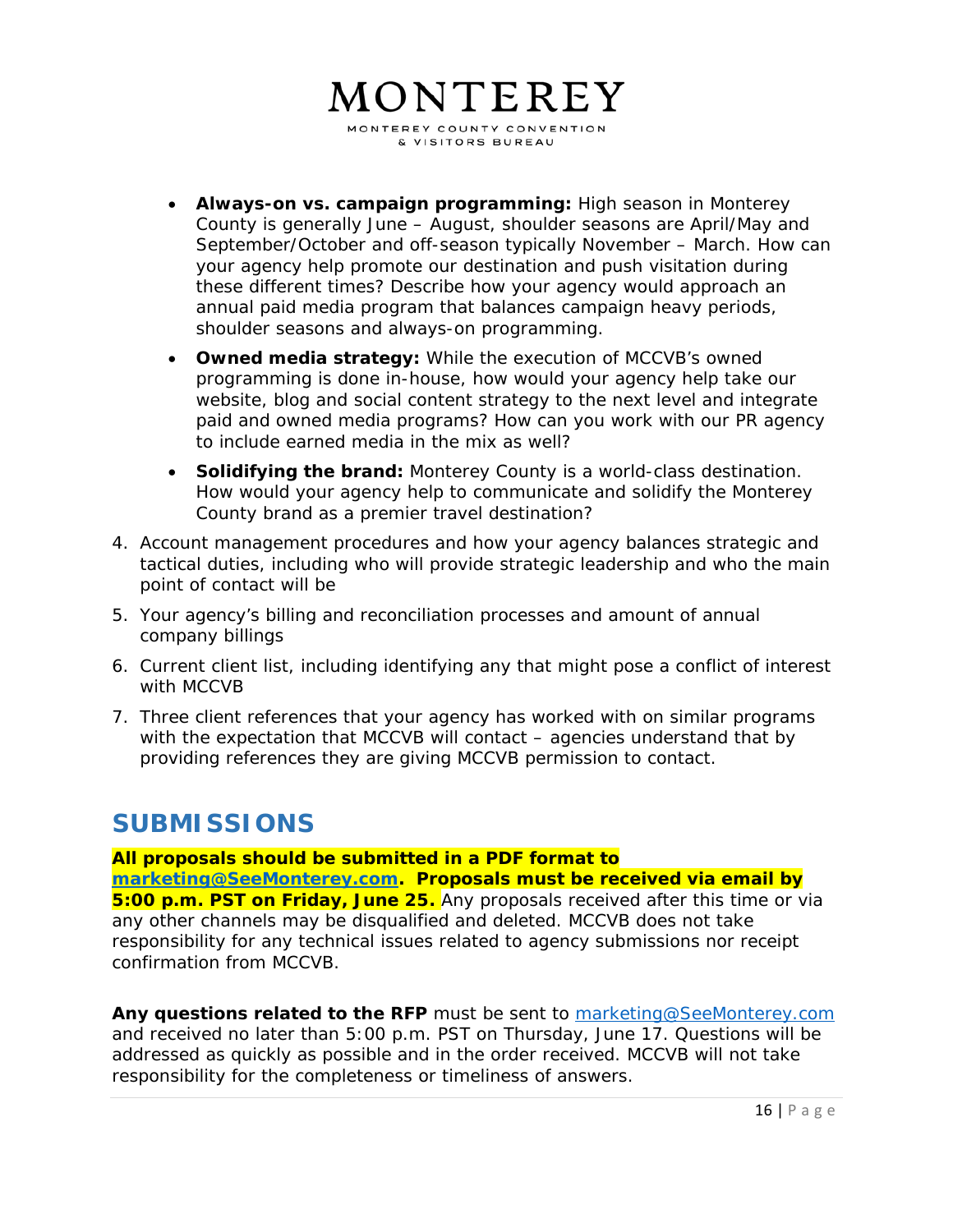**Notifications will be made by Wednesday, June 30** to let agencies know whether there is a desire to move forward in the selection process with presentations. MCCVB will make best efforts to ensure such emails are received but not take responsibility if for any reason they are not.

Agencies that are selected for presentations will have the opportunity to submit questions prior to presenting and in person during Q&A portion of the presentation.

Submitting agencies signify understanding and agreement with these terms by responding to the RFP and will adhere to the following terms:

- Do not contact any MCCVB Board Member, staff member, or members of the evaluation taskforce. Any contact with these individuals will automatically disqualify the agency. All inquiries must be sent to marketing@SeeMonterey.com.
- All ideas and concepts shared with MCCVB in this RFP process are submitted in a non-proprietary manner. Presented ideas and concepts are available to use by MCCVB without any liability and do not constitute a formal agreement nor requirement for compensation. Proposals will not be returned to submitting agencies.
- MCCVB reserves the right to change any part of this RFP, the process and/or altogether cancel at any point and for any reason without any liability to submitting parties.
- Agencies understand that any information provided in a proposal that is found to be untruthful or otherwise a misrepresentation will automatically disqualify the submitting agency. In addition, should untruths or misrepresentation be found with the selected agency after contracting, such would be grounds for immediate termination of the contract without any liability from MCCVB.
- All information (written or spoken) shared by MCCVB is deemed confidential and shall not be shared with outside parties.

# **TIMELINE**

The following is the approximate timeline and process for agency solicitation, evaluation and selection. MCCVB reserves the right to alter this timeline and will provide participating agencies notification of such adjustments.

- RFP distributed: Friday, June 11
- Agency questions deadline (via email only): Thursday, June 17
- **RFP submission deadline: Friday, June 25 at 5:00 p.m. PST**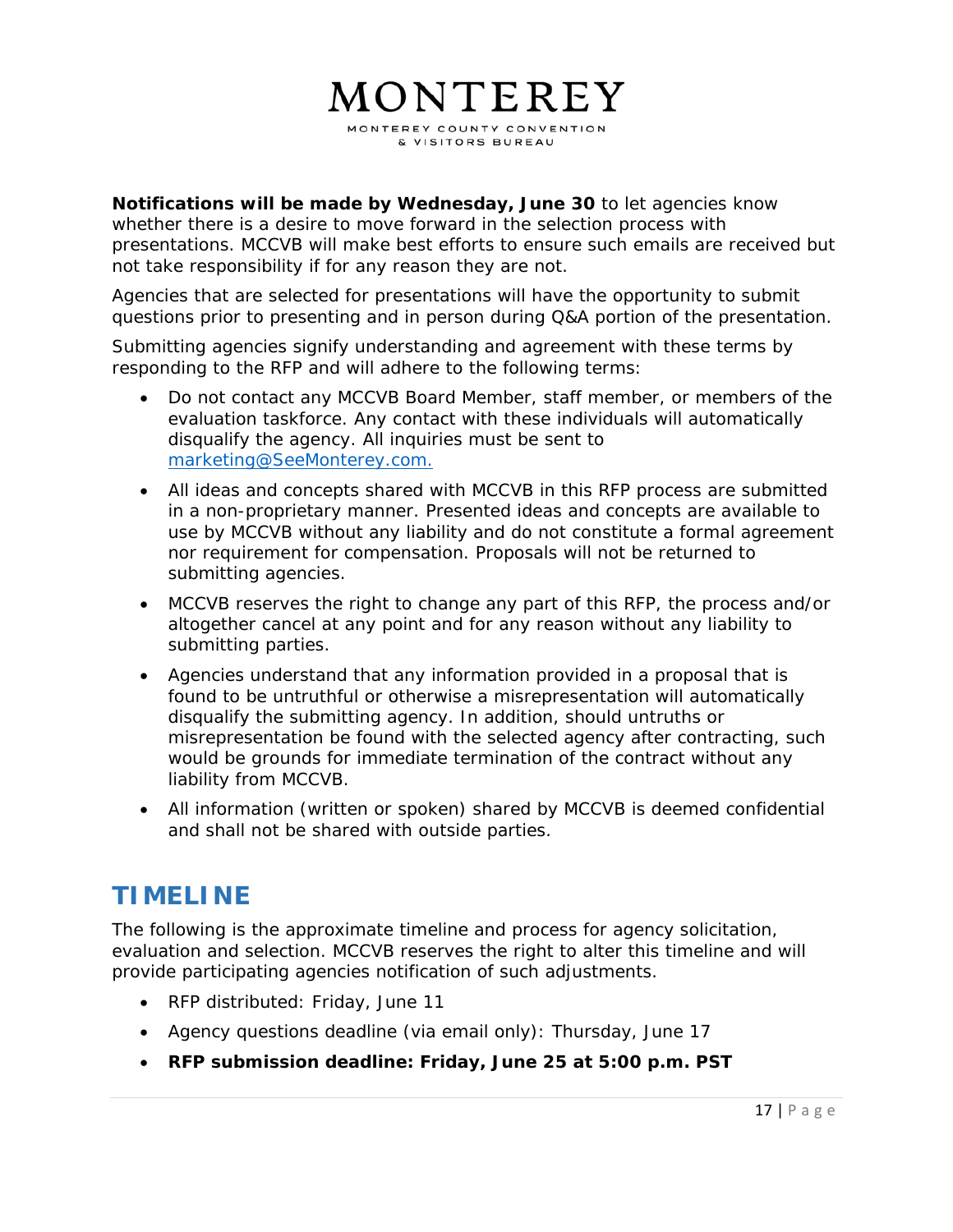

- Agencies notified of selection to move forward with presentations: Wednesday, June 30
- Agency presentations (at agency expense): Week of July 5
- Final selection and agency notified: no later than July 15
- Contract development: Week of July 19
- Agency start date: July 26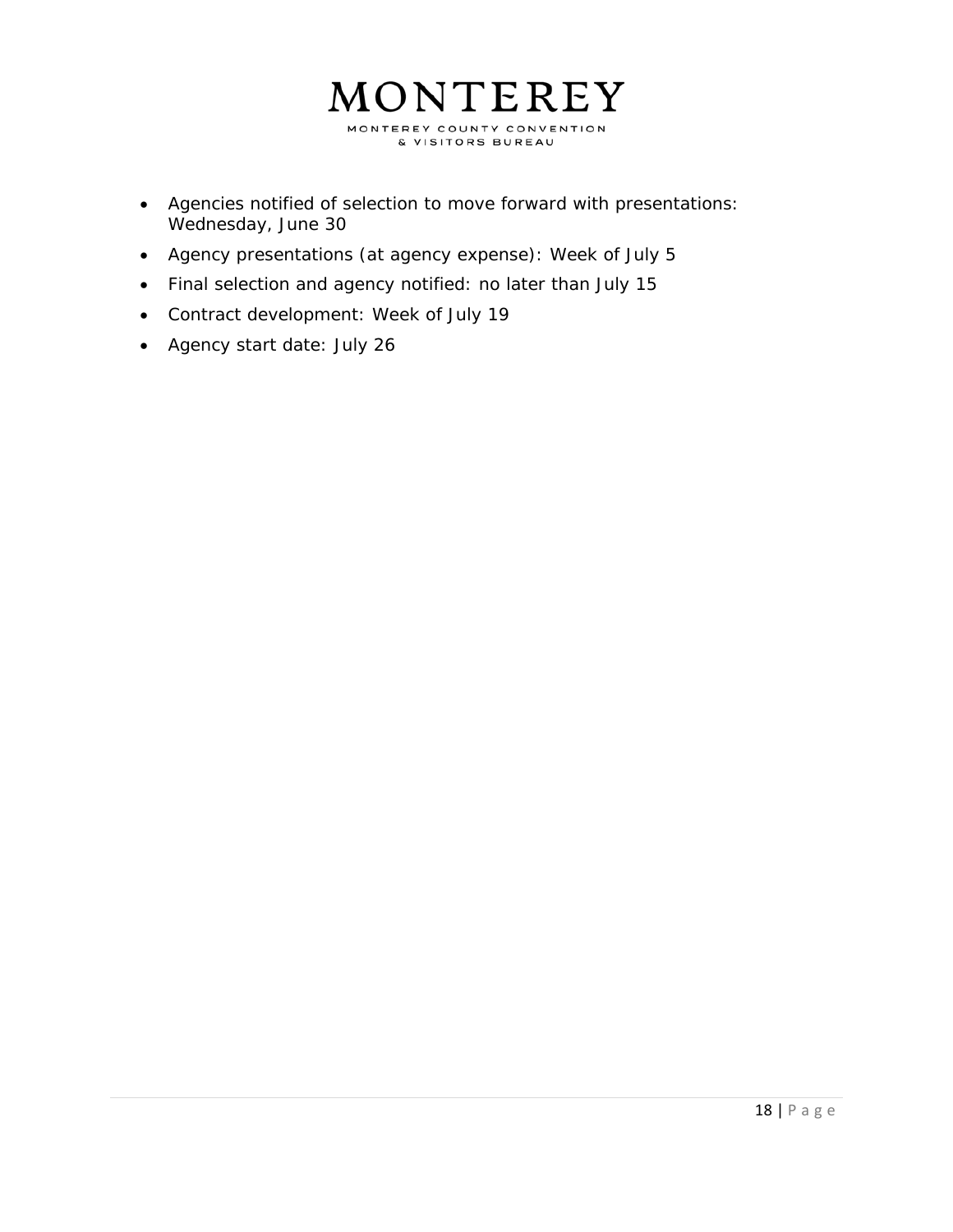

## **APPENDIX**

#### A. HELPFUL LINKS

Below are some links that may be helpful in developing your proposal. If you have any questions or need additional information, please direct your inquiries to marketing@SeeMonterey.com.

- FY2020-21 Business plan
- Blog Monterey
- Past Presentations and Reports
- Logo and Brand One Sheet